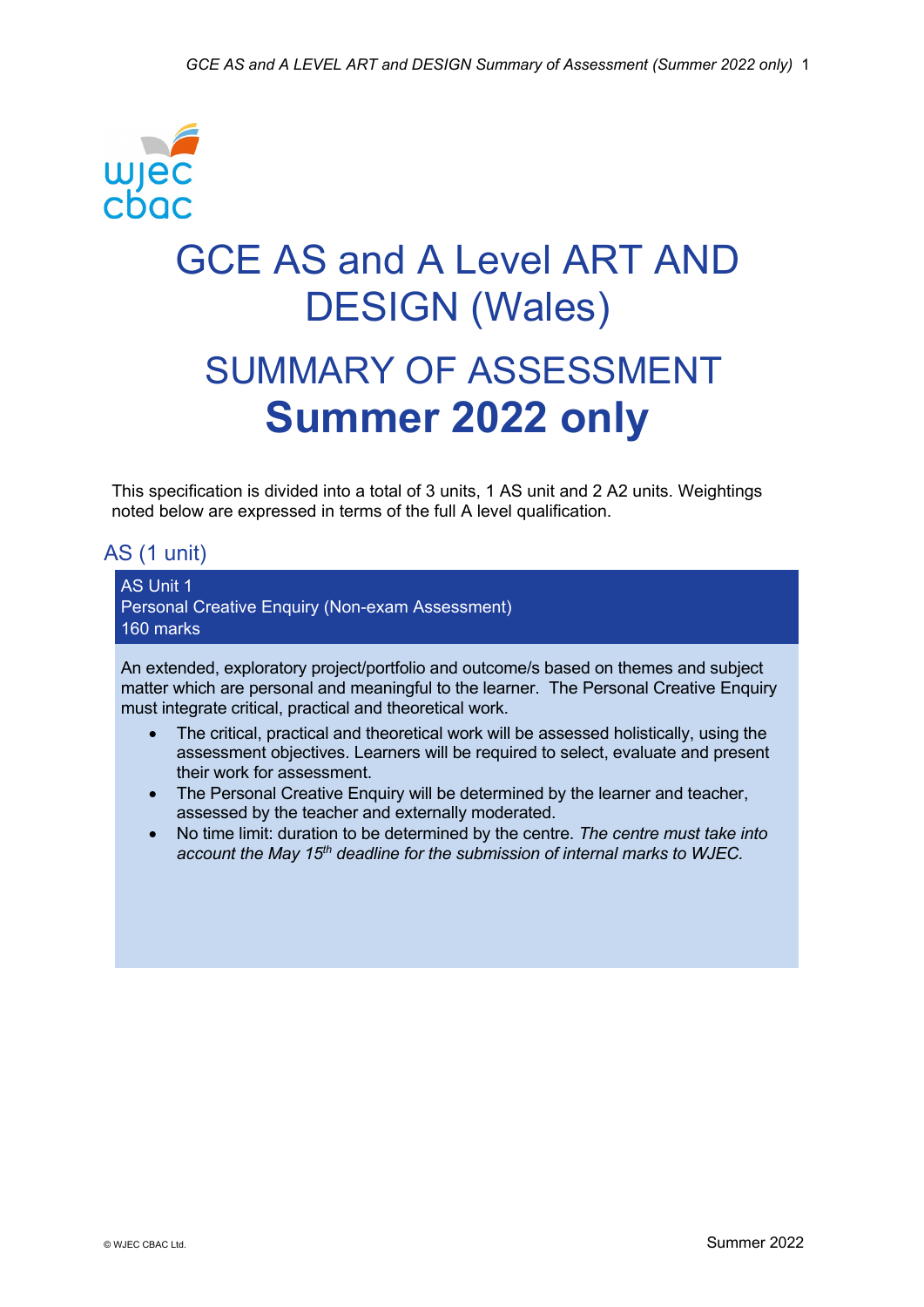## A Level (the A2 summer 2022 assessment comprises Unit 2 only)

#### A2 Unit 2 Personal Investigation (Non-exam Assessment) 160 marks

Consists of **two** integrated constituent parts:

- 1. a major in-depth critical, practical and theoretical investigative project/portfolio and outcome/s based on themes and subject matter that have personal significance.
- 2. An extended written element of 1000 words minimum, which may contain images and texts and must clearly relate to practical and theoretical work using an appropriate working vocabulary and specialist terminology.
- Both the practical/theoretical work and the written element will be assessed together using the assessment objectives. Learners will be required to select, evaluate and present their work for assessment.
- The Personal Investigation will be determined by the learner and teacher, assessed by the teacher and externally moderated.
- No time limit: duration to be determined by the centre. *The centre must take into account the May 15th deadline for the submission of internal marks to WJEC.*

#### A2 Unit 3 Externally Set Assignment Non-exam Assessment 100 marks

#### **This unit will not be subject to assessment in summer 2022.**

This adapted version of GCE Art and Design is available for entry in **2022 only.** Candidates entering the qualification in 2023 should use the approved [Specification.](https://www.wjec.co.uk/media/4b5ftor0/wjec-gce-art-and-design-spec-from-2015-e.pdf)

#### **AS Unit 1: Personal Creative Enquiry (PCE) NEA (For Year 12 assessment in summer 2022.)**

There are no changes to the content of this unit for assessment in summer 2022 as controls are limited, and the unit can be delivered over a long period (September 2021 - May 2022) via blended learning/work.

### **A2**

Unit 2: Personal Investigation (PI) NEA

For Summer 2022 assessment only, the weighting of Unit 2 will increase to 100% of the full A Level qualification (160 Max Marks).

There are no changes to the content of this unit for assessment in summer 2022 as controls are limited, and the unit can be delivered over a long period (September 2021 - May 2022) via blended learning/work.

Unit 3: Externally set assignment (NEA) This unit will not be subject to assessment in 2022.